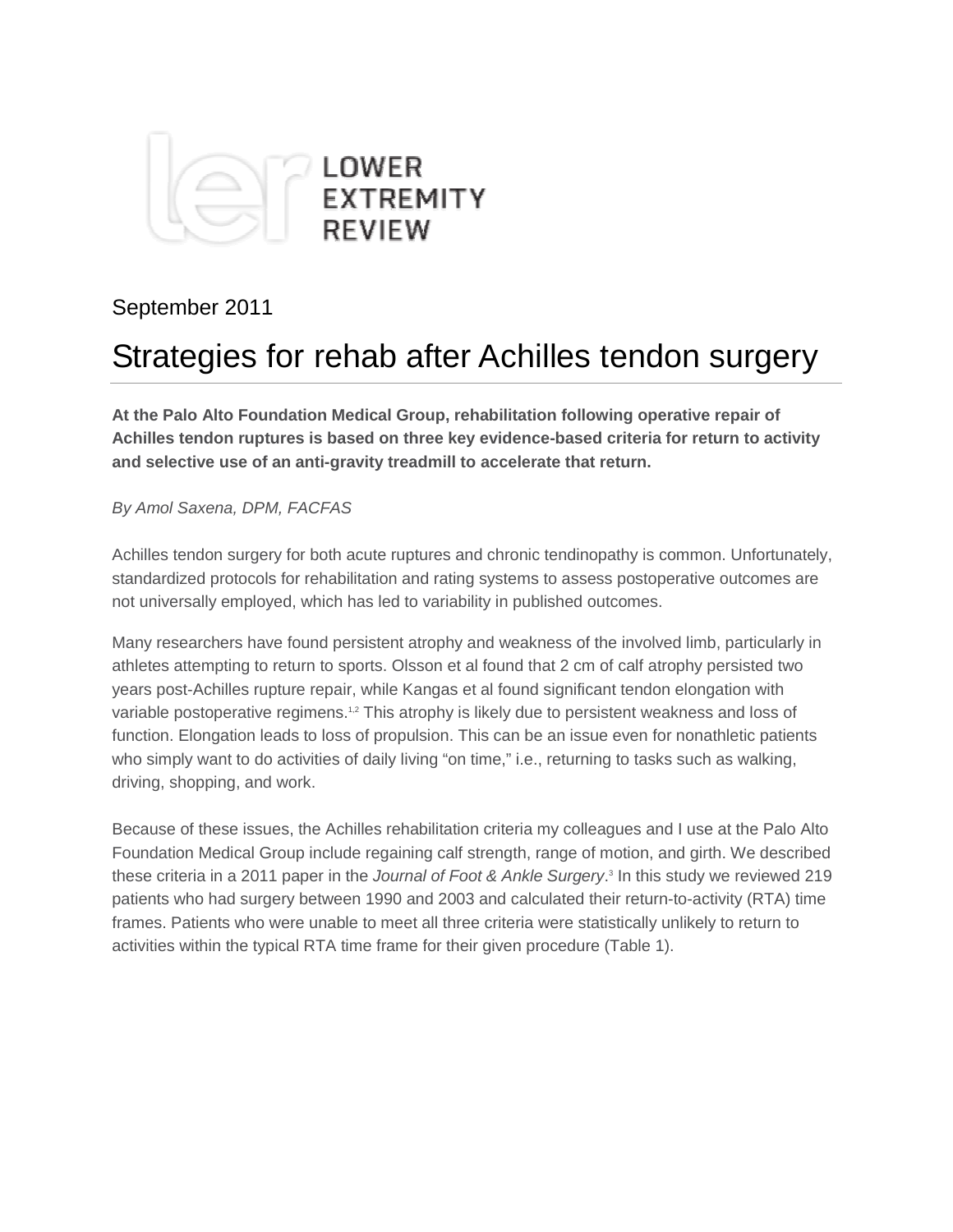| <b>Surgical Procedure</b>                                      | <b>Return to Activity</b><br>(weeks) | Number of surgeries<br>$(n=219)$ |
|----------------------------------------------------------------|--------------------------------------|----------------------------------|
| Peritenotusis                                                  | $6.5 \pm 2.8$                        | 30                               |
| Debridement                                                    | $14 + 4.7$                           | 43                               |
| <b>Excision of insertional</b><br>calcification with tenodesis | $17.7 \pm 5.9$                       | 73                               |
| Retrocalcaneal exostectomu<br>with tenodesis                   | $20.5 \pm 10.7$                      | 39                               |
| Repair of acute rupture                                        | $21.8 + 4$                           | 27                               |
| Repair of chronic rupture                                      | $31.6 \pm 7.8$                       | 7                                |

Source: Saxena A, Ewen B, Maffulli N. Rehabilitation of the operated Achilles tendon. J Foot Ankle Surg 2011;50(1):37-40.

I coined the term "decreased desired activity" (DDA) level, along with RTA, in a 2000 JFASarticle.<sup>4</sup> DDA is often a significant issue for patients with a number of conditions, including those not involving the Achilles tendon, but this is not documented often. Furthermore, when looking at any study that compares outcomes for different interventional approaches, for example, surgical versus nonsurgical treatment or open versus percutaneous techniques, one has to take into account patients' activity levels (i.e., sedentary, active, or athletic) as well as their activity-related goals.<sup>4</sup> Studies often lack this information.

Investigators should control for activity level in studies of surgical procedures, along with numbers of surgeons and surgical technique. In studies of the Achilles tendon specifically, controlled variables should include immobilization protocols, nonweightbearing status, sex, age, and activity level. For an athlete, for example, achieving freedom from pain during activities of daily living (ADLs) but being unable to return to sport would be considered a poor result.

One of the greatest sources of frustration for patients and practitioners is the length of time required for complete healing and RTA after Achilles tendon surgery. Our JFAS article documented timeframes for various Achilles procedures<sup>3</sup> (Table 1). When considering surgical rehabilitation of any body part, one must know the typical RTA, along with restrictions, such as immobilization time (Table 2), and take note of the wide time ranges. Previous studies also show women often take longer to return to activity than men.<sup>5-7</sup>

Most of the evidence for Achilles rehabilitation comes from studies of nonoperative management of Achilles tendinopathy, e.g., eccentric strengthening.<sup>8-12</sup> This form of strengthening, described by Alfredson in 1998,<sup>13</sup> has not been critically studied in the postoperative setting. Don et al showed postoperative deficits even at two years after complete Achilles rupture repair.14 It is critical for patients to re-establish concentric strengthening, as has been verified by many authors, particularly in the rehabilitative field.<sup>15-17</sup>

Eccentric training may be easier for postoperative patients (since they lack the strength to unilaterally heel-raise on the operative limb), but should be avoided as these maneuvers are likely to damage healing tissue in the immediate postoperative time frame, defined as ≥3 months after surgery.<sup>1,2,6,20</sup>Note that peritenolysis does not involve incisions into the tendon, so it's appropriate to include some introduction to eccentric exercise after patients achieve pain-free concentric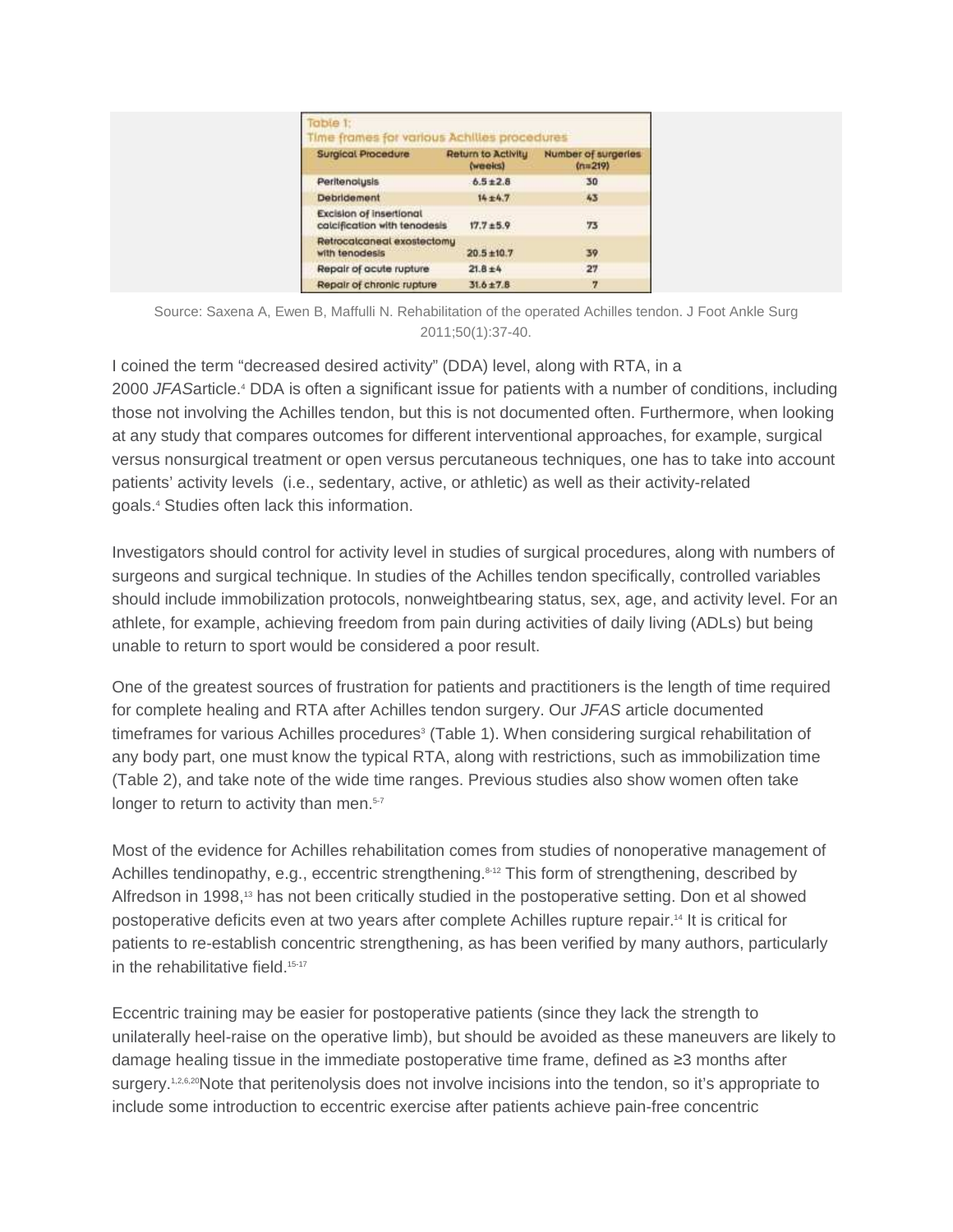exercise.3,5,6,19-20 Early weightbearing and range of motion play a role in Achilles repair, however, wound protection is the more critical factor in the first three weeks after surgery.<sup>1,2,22,24</sup>

We are also studying ways of speeding up RTA by using an Alter-G treadmill (AGTM), as described in a pilot study published in the September/October 2011 issue of JFAS.<sup>21</sup> This treadmill, which provides buoyancy similar to that of swimming pool/aquatic therapy training, can allow for strengthening without full weightbearing. The AGTM reduces a patient's bodyweight as much as 80% by blowing air in a vacuum-sealed air chamber up to the patient's waist (see figure, next page). This "de-weights" the patient's lower extremity much like a waist-high swimming pool, but avoids the need for a pool/tank and means patients don't have to change clothes and aren't affected by weather conditions, proximity to an appropriate facility, and other issues.

Because the patient is able to engage the neuromuscular system sooner with a lightened bodyweight this may speed up RTA timeframes.<sup>21</sup> Earlier weightbearing in general has been shown to be helpful for most lower extremity injuries as long as physiological detriment does not occur.16,19,20 Maffulli and colleagues found no detriment to early weightbearing at one versus three weeks post-Achilles repair.<sup>22, 23</sup>

### Altered outcomes



Our pilot study found that use of an AGTM resulted in faster RTA for patients. The pilot study included two similar cohorts of eight Achilles tendon surgery patients. Each group utilized the same rehabilitation protocols, including formal physical therapy sessions twice a week for six weeks; one group also utilized the AGTM as part of their rehabilitation. This group's RTA was faster than that of the group not using the AGTM, but this difference was not statistically significant  $(P=27)$ , most likely because of the small sample size. We excluded elite athletes (because they participate in therapy more frequently than individuals) and older (>60 yrs) and younger (<20 yrs) patients. We also found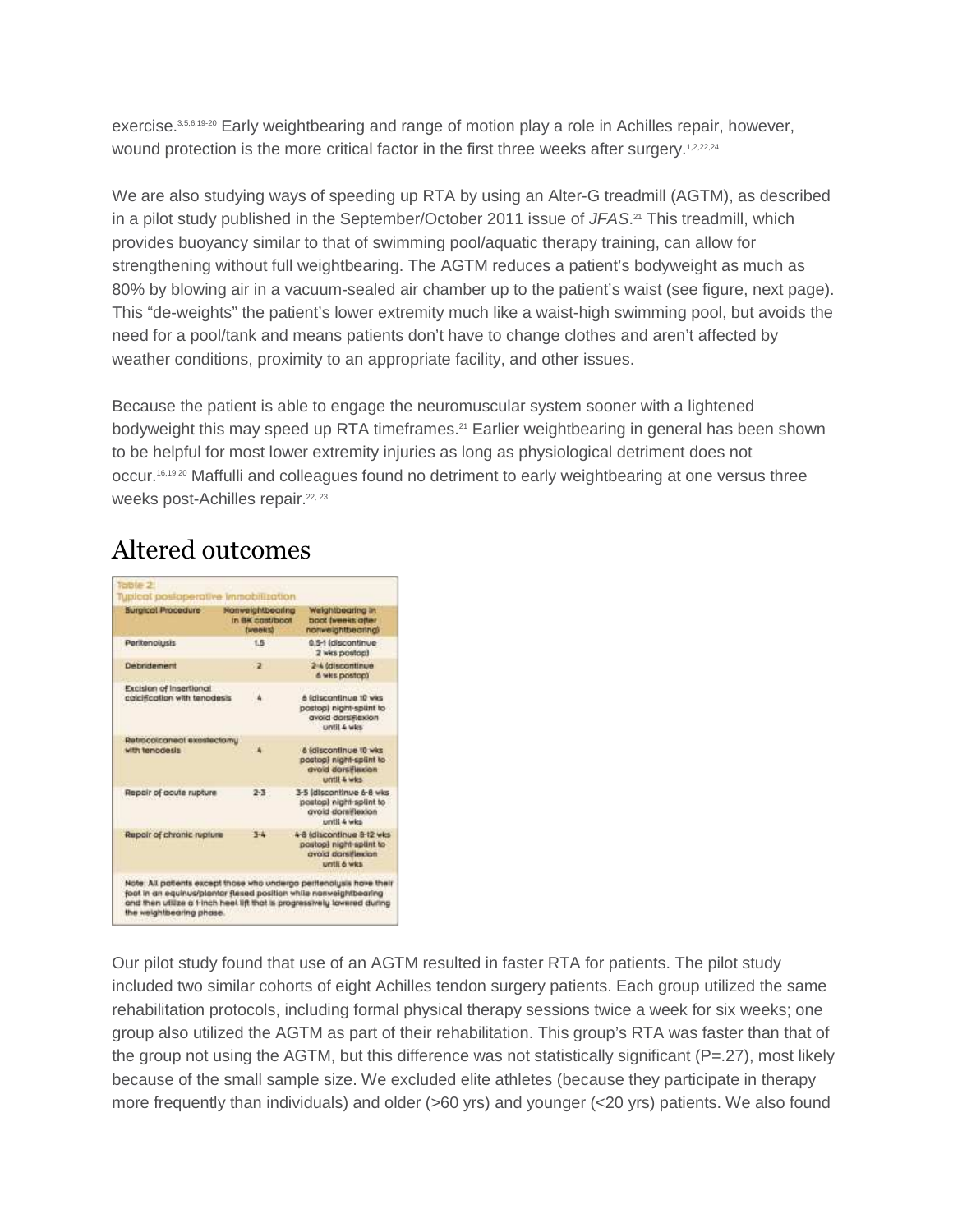that a patient being able to run at 85% of bodyweight was an acceptable criterion for releasing the patient to run at full bodyweight.

Our typical postoperative Achilles rehabilitation schedule for specific repair types is: At week one, patients may use a stationary bicycle with a boot or cast, placing their heel on the pedal only after resolution of postoperative pain and swelling. At week two (for

Achilles peritenolysis and debridement), week three (for Achilles rupture repair), or week four (for Achilles insertional repair and tendon transfer) patients begin nonweightbearing ankle range of motion (ROM) and strengthening (inversion, eversion, and plantar flexion) with surgical tubing or towel; dorsiflexion is performed initially with only Achilles peritenolysis patients. (Dorsiflexion gains with other Achilles tendon procedures are eventually made by using other strengthening regimens such as one-quarter squats.)

Clinicians and patients should be aware that wound complications can manifest four weeks postsurgery and beyond. In a 2008 study of 219 Achilles tendon surgeries, we found that suture granulomas can occur in a delayed fashion and that, overall, 7.3% of patients experienced wound complications.24 Suture reactions can occur with both absorbable and nonabsorbable sutures and may resolve with local wound care or require incision and drainage/excision.



Alter-G treadmill

Physical therapists typically do an initial evaluation at week two for Achilles peritenolysis, week four for debridement, weeks six through eight for rupture repair, and weeks eight through 10 for Achilles insertional repair and tendon transfers. Following all procedures except Achilles peritenolysis (since the tendon itself is unaffected) patients wear a 1-inch heel lift for the first two to four weeks of weightbearing to avoid a drastic change from the equinus or plantar flexed positions that are required during the nonweightbearing postoperative period. Patients are weaned out of their heel lifts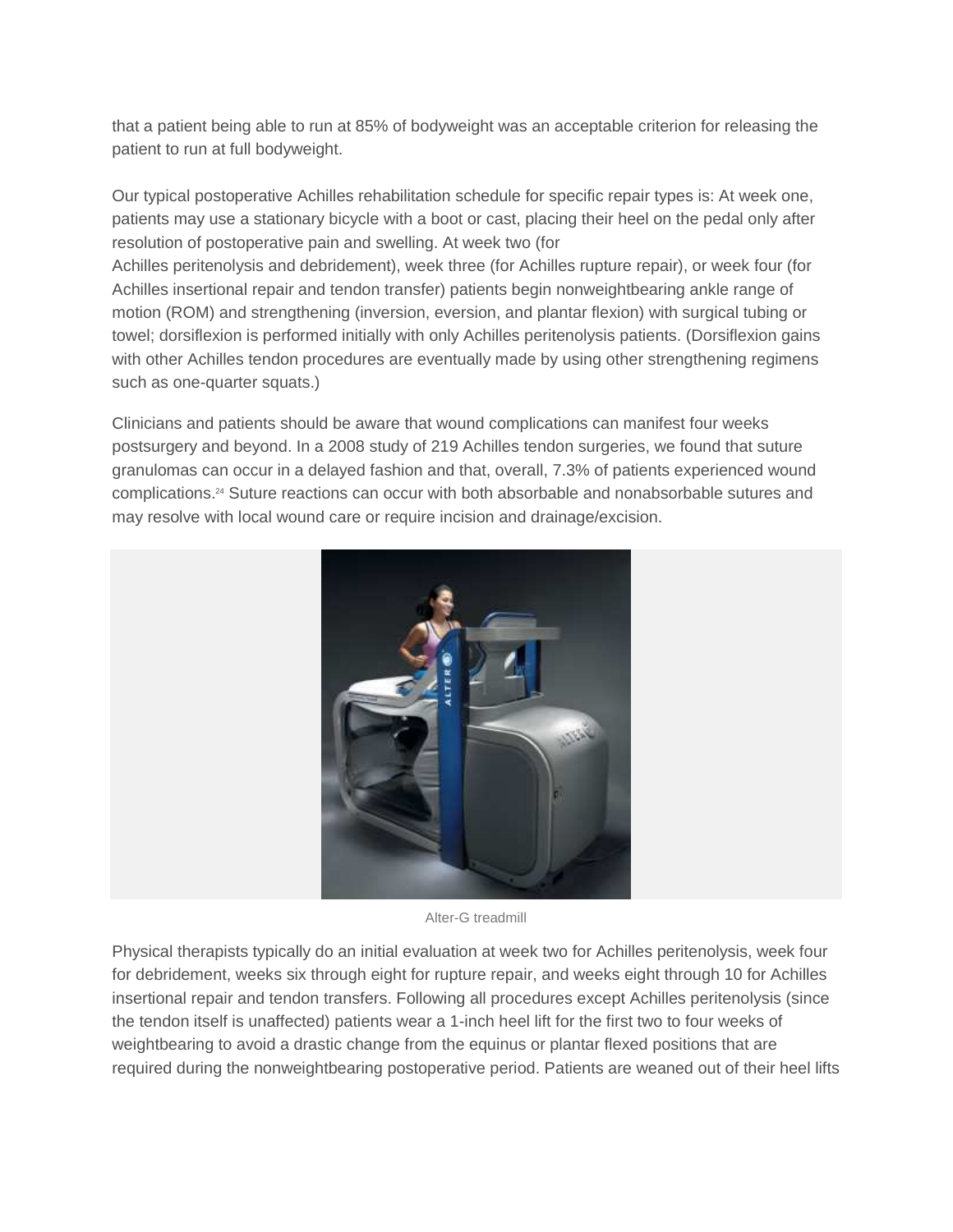over subsequent weeks, and sometimes months, based on how well they ambulate without the lifts. Overly aggressive cessation, however, may lead to tendon overlengthening.<sup>25</sup>

In addition, bilateral heel lifts of equal height are recommended to avoid imbalances, even in patients with unilateral repairs. Although Maffulli and colleagues did not find any detriment, such as rerupture or overlengthening, with early weightbearing, even as soon as one week post-Achilles repair, we tend to use the more conservative period of two to three weeks of nonweightbearing. Note that initially the repaired tendon will be smaller than the nonoperated side, but will subsequently experience hypertrophy as weightbearing and strengthening progress.

Time frames for starting formal physical therapy (PT) tend to correlate with those for phasing the patient out of the cast boot. Note that a patient should not bear weight out of the boot until they are weightbearing pain-free in the boot. Having patients begin a home program utilizing a stationary bike and strengthening exercises before the start of formal PT maximizes patients' insurance coverage by improving the cost-benefit ratio.

## PT protocols

The first PT visit typically includes evaluation of lower extremity ROM and of deficits such as weakness in gait and heel raise, pain, and swelling. Therapy includes ankle-joint mobilization; crossfriction massage of the incision site and posterior ankle; seated calf stretch; introduction of singlelimb proprioception (balancing on the affected limb); bilateral concentric heel raises (first seated, then in a pool or with an AGTM or supported bilaterally on land); home instruction; and cryotherapy using an ice water bath for twice a day for 15 minutes (gel packs are not used as they can cause cold injuries).18 The typical therapy session lasts 45 minutes or more.

| Table 3:                                              |
|-------------------------------------------------------|
| Sample concentric heet-raise progression with knee-   |
| straight (performed on successive days if pain-free): |
| 3 sets of 10 repetitions, single-legged, pain-free    |
| 4 sets of 10 repetitions, single-legged, pain-free    |
| 5 sets of 10 repetitions, single-legged, pain-free    |
| 3 sets of 15 repetitions, single-legged, pain-free    |
| 4 sets of 15 repetitions, single-legged, pain-free    |
| 5 sets of 15 repetitions, single-legged, pain-free    |
| 3 sets of 20 repetitions, single-legged, pain-free    |
| 4 sets of 20 repetitions, single-legged, pain-free    |
| 5 sets of 20 repetitions, single-legged, pain-free    |
| 3 sets of 25 repetitions, single-legged, pain-free    |
| 4 sets of 25 repetitions, single-legged, pain-free    |
| 5 sets of 25 repetitions, single legged, pain-free    |

Source: Saxena A, Ewen B, Maffulli N. Rehabilitation of the operated Achilles tendon. J Foot Ankle Surg 2011;50(1):37-40.

In subsequent weeks, therapy consists of soft-tissue massage to the calf muscle and posterior ankle tendons; mobilization of the ankle and subtalar joints; gluteal/core strengthening (one-quarter squats); stationary biking without a boot; modalities such as therapeutic ultrasound and electrical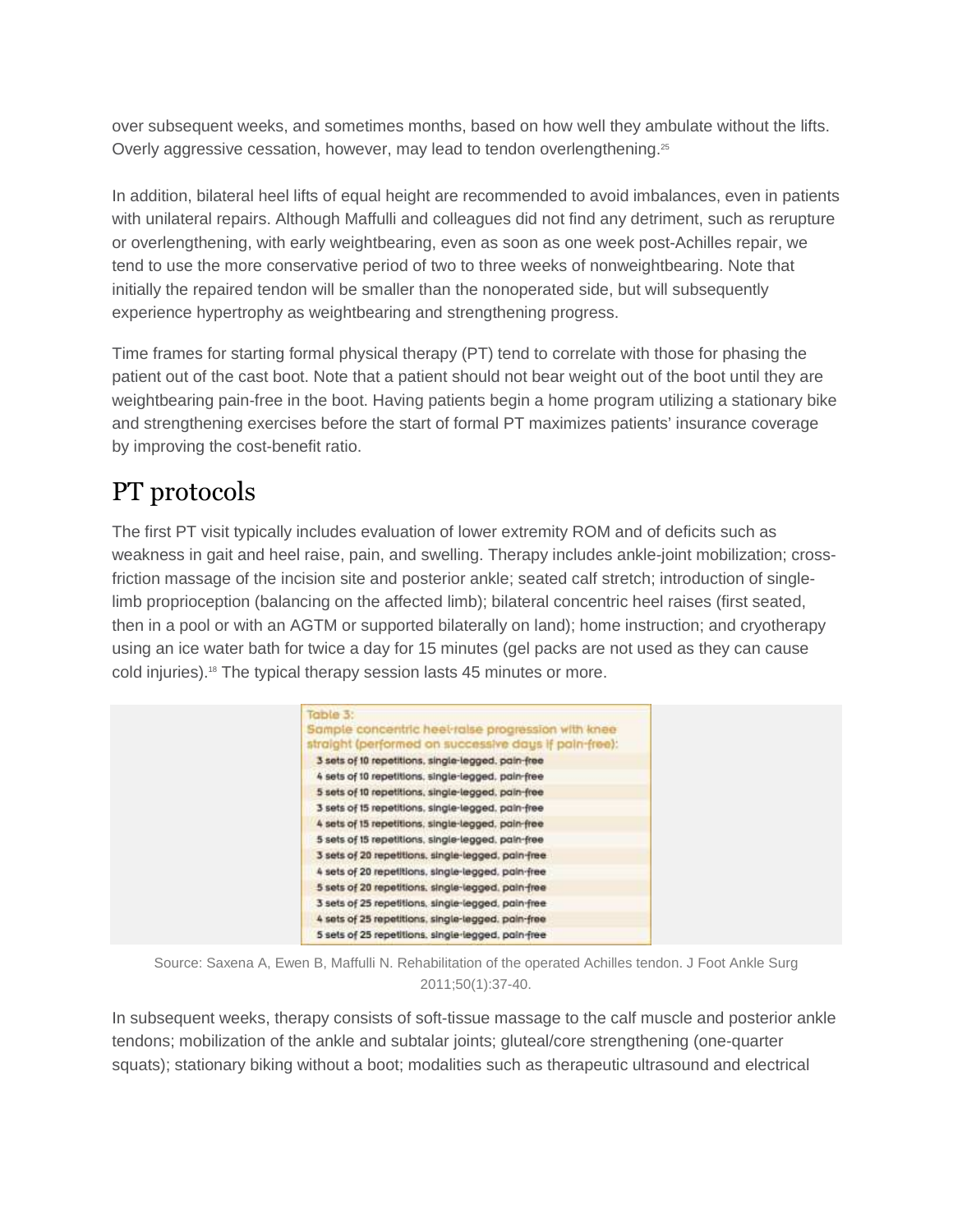stimulation, if needed; unilateral concentric strengthening of the lower leg at 50% to 70% of bodyweight using the AGTM; and walking for 10 minutes on AGTM at 50% to 70% of bodyweight.

Over time, patients use progressively more difficult single-limb strengthening exercises (Table 3). Initially, heel raises are done with the knee straight; patients progress to performing them with the knee bent and with variations in foot position, (e.g., internally and externally rotated). Patients move to walking at 70% of bodyweight for 10 minutes and increase their home program strengthening. The rehabilitation strategy outlined in Table 3 (pain-free at a certain bodyweight or number of repetitions) allows patients to progress from double-limb to single-limb heel raises (starting with 3 sets of 10 reps, progressing to 5 sets of 25 reps).

With the AGTM strengthening can progress from 70% to 90% of bodyweight and to walking up to two miles at 70% of bodyweight. Depending on patients' individual progress, exercises can include dynamic balancing; step downs; calf eccentrics (if patient is pain-free); lunges; Bosu ball squats; single-leg heel raises (full bodyweight); and leg presses. Objective measurements using our criteria can be assessed as a patient approaches the typical RTA for the procedure.

Our 2011 study showed patients must meet the following three criteria to ensure a safe return to activity:

1. Able to perform five sets of 25 single-leg heel raises with the knee straight, with 15 seconds rest between sets. The patient should avoid compensation (such as pushing down against a supporting table or using hip flexion to raise the heel).

2. Have an operative limb calf circumference within 5 mm of the uninjured limb, as measured 10 cm distal to the tibial tuberosity (shorter patients or children can be measured at 7 cm distal).

3. Have ankle dorsiflexion and plantar flexion (total) ROM on the operative limb within 5° of the uninjured limb.

These criteria are easier to document than other measures, such as the VISA-A score (Victorian Institute of Sport Assessment-Achilles) validated by Robinson et al.26 Although not all rehabilitation programs have access to an AGTM, we have also found that once a patient can run on the AGTM at 85% of bodyweight for 10 minutes, it is safe to release them to run outside.<sup>19</sup> Before releasing patients for outdoor running we generally begin a walk/run program (two minutes of walking alternated with two minutes of running) followed by progression to the AGTM to 75% to 85% of bodyweight for 10 minutes. Other sport-specific training is also introduced before release, though throwing while balancing for ball sports can be initiated as soon as patients can bear their full body weight comfortably.<sup>27</sup> Patients are typically discharged after four to six weeks of therapy with a home program of strengthening, proprioceptive exercises, stretching, and cryotherapy, which they are instructed to maintain until they can return to their full activity level.

Further study of accepted patient rehabilitation protocols after Achilles tendon surgery is needed. Other modalities besides the AGTM, such as soundwave or radial pressure waves, may help with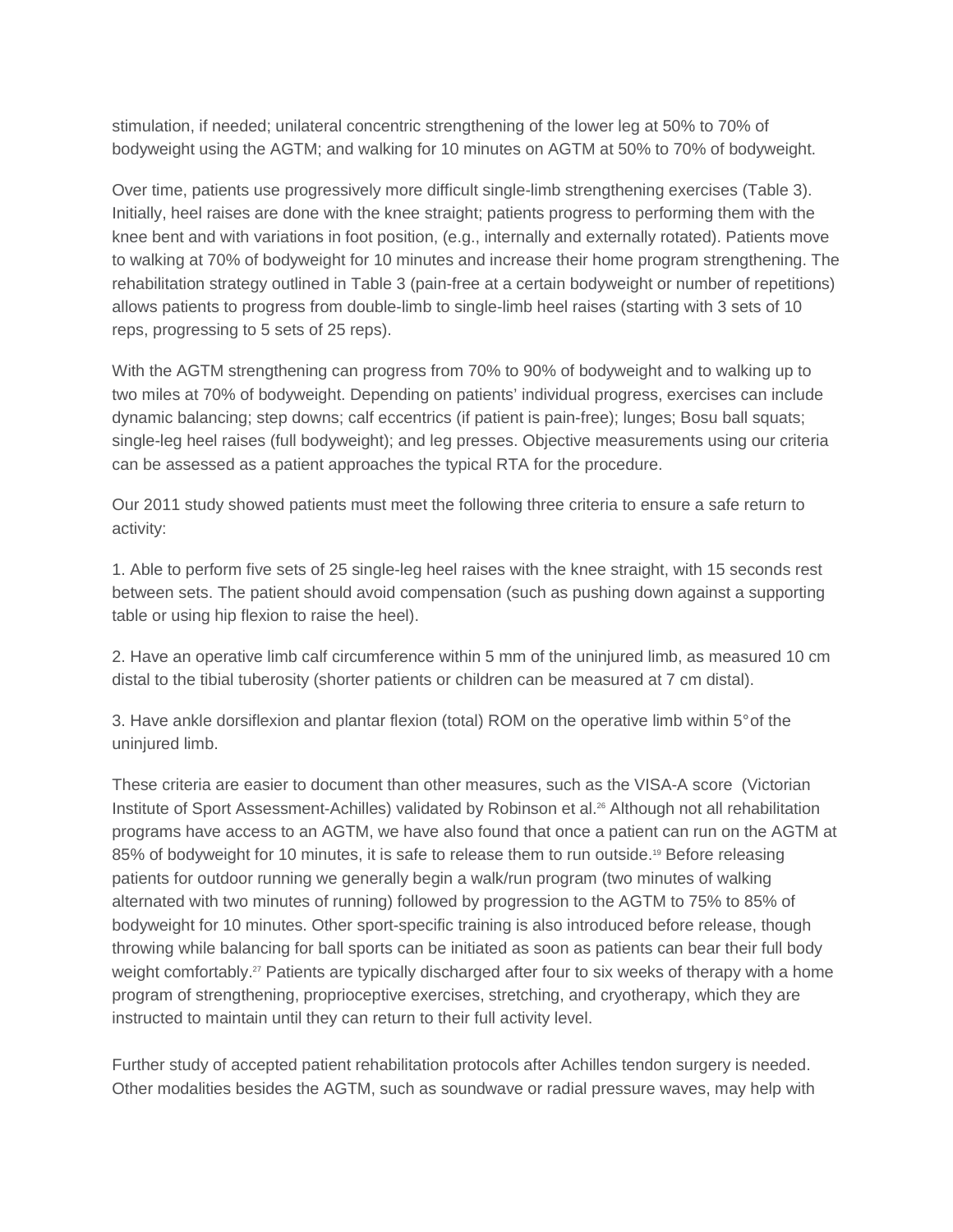rehabilitation in the postoperative setting, and this is currently being studied with rotator cuff surgery.<sup>28</sup>

At our Palo Alto center we have now used our assessment criteria for the rehabilitation of almost 400 patients who have undergone Achilles repair and feel confident in its efficacy and in its ease of use. Larger, prospective, randomized studies are needed, however. We hope our studies will stimulate more review and research to improve patient outcomes.

Amol Saxena, DPM, is a podiatrist and fellowship director in the Department of Sports Medicine at the Palo Alto Division of the Palo Alto Foundation Medical Group, where he is also the fellowship director.

#### **Disclosure: The author is on the advisory board and a shareholder in Alter-G, Inc (Fremont, CA).**

#### **References:**

- 1. Olsson N, Nilsson-Helander K, Karlsson J, et al. Major functional deficits persist 2 years after acute Achilles tendon rupture. Knee Surg Sports Traumatol Arthrosc 2011;19(8):1385-1393.
- 2. Kangas J, Pajala A, Ohtonen P, Leppilahti J. Achilles tendon elongation after rupture repair: a randomized comparison of 2 postoperative regimens. Am J Sports Med 2007;35(1):59-64
- 3. Saxena A, Ewen B, Maffulli N. Rehabilitation of the operated Achilles tendon: parameters for predicting return to activity. J Foot Ankle Surg 2011;50(1):37-40.
- 4. Saxena A. Return to athletic activity after foot and ankle surgery: a preliminary report on select procedures. J Foot Ankle Surg 2000;39(2):114-119.
- 5. Saxena A. Results of Achilles tendinopathy surgery in elite and nonelite track athletes. Foot Ankle Int 2003;24(9):712-720.
- 6. Saxena A, Cheung S. Retrospective review of 91 surgeries for chronic Achilles pathology. J Am Pod Med Assoc 2003;93(4):283-291.
- 7. Tallon C, Coleman BD, Khan KM, Maffulli N. Outcome of surgery for chronic Achilles tendinopathy. A critical review. Am J Sports Med 2001;29(3):315-320.
- 8. Alfredson H, Pietila T, Jonsson P, Lorentzon R. Heavy-load eccentric calf muscle training for the treatment of chronic Achilles tendinosis. Am J Sports Med1998;26(3):360-366.
- 9. Alfredson H. Conservative management of Achilles tendinopathy: new ideas. Foot Ankle Clin 2005;10(2):321-329.
- 10. Rompe JD, Nafe B, Furia JP, Maffulli N. Eccentric loading, shockwave treatment, or a waitand-see policy for tendinopathy of the main body of the Achilles tendon: a randomized controlled trial. Am J Sports Med 2007;35(3):374-383.
- 11. Rompe JD, Furia JP, Maffulli N. Eccentric loading compared with shock wave treatment for chronic insertional achilles tendinopathy. A randomized, controlled trial. J Bone Joint Surg Am 2008;90(1):52-61.
- 12. Satyendra L, Byl N. Effectiveness of physical therapy for Achilles tendinopathy: an evidence based review of eccentric exercises. Iso Exc Sci 2006;14(1):71-80.